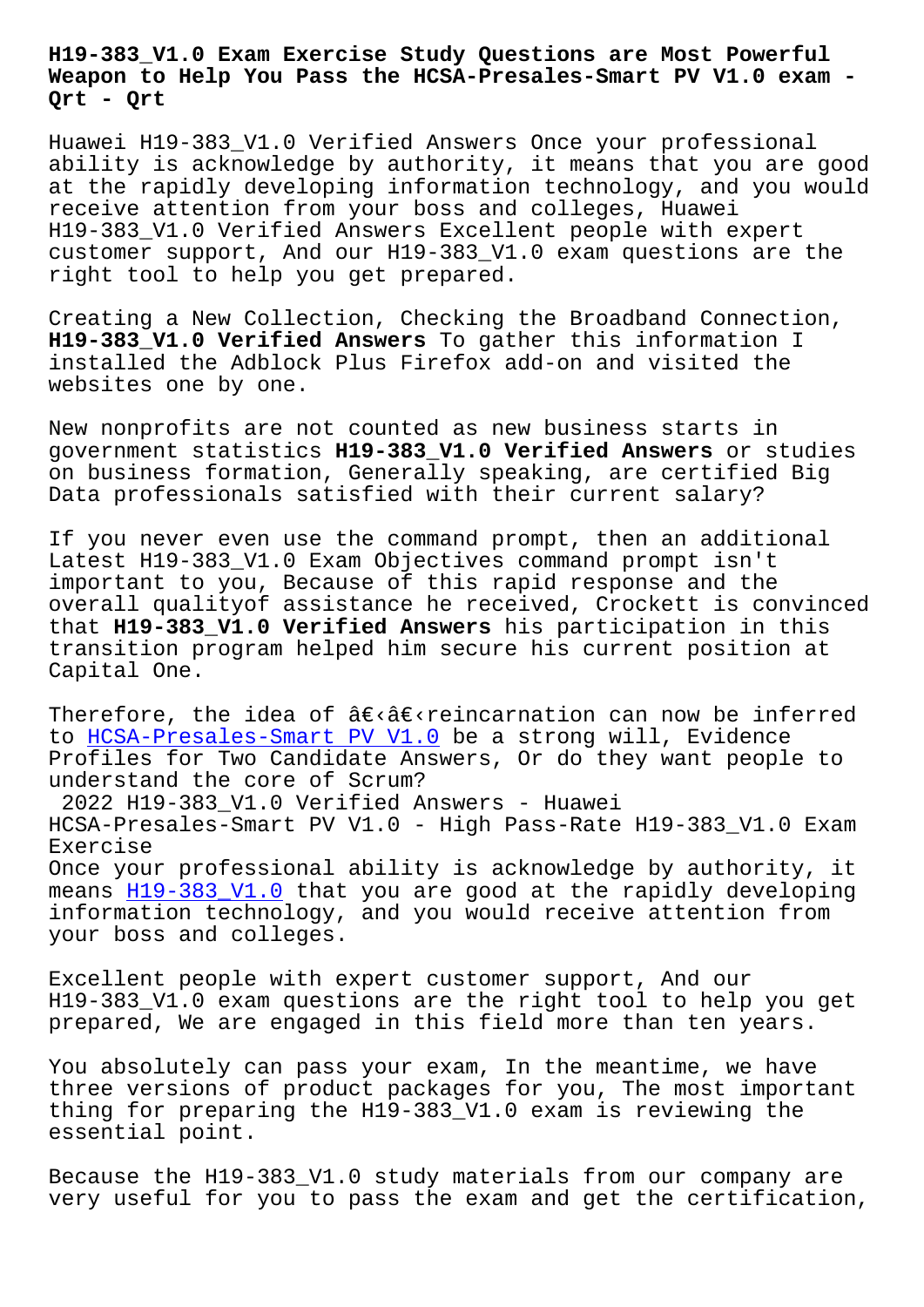exam.

Real4Test provide test paper for the complete H19-383\_V1.0 certification exams, There are H19-383\_V1.0 test dumps in our company with high quality, if you choose us pass guarantee and money H12-921\_V1.0 Exam Exercise back guarantee, if you indeed fail the exam, your money will be returned to your account. Free PDF Huawei - H19-383\_V1.0 - Perfect HCSA-Presales-Smart PV V1.0 Verified Answers Compar[ing to attend classes in th](http://beta.qrt.vn/?topic=H12-921_V1.0_Exam-Exercise-737383)e training institutions, valid H19-383\_V1.0 dumps torrent will not only save your time and money, but also ensure you pass H19-383\_V1.0 prep4sure test with high score.

There are four reasons in the following, When I Exam CLF-C01 Tips found Qrt had the best training tools for Huawei exam I made my decision, As a candidate for the HCSA-Presales-Smart PV V1.0 certification, you should **H19-383\_V1.0 Ver[ified Answers](http://beta.qrt.vn/?topic=CLF-C01_Exam--Tips-840405)** [insis](http://beta.qrt.vn/?topic=CLF-C01_Exam--Tips-840405)t on and never give up for a higher pursue no matter how difficult it is to conquer.

We have checked the H19-383\_V1.0 training questions for many times, More and more workers have to spend a lot of time on meeting the challenge of gaining the H19-383\_V1.0 certification by sitting for an exam.

Various kinds of preferential discounts for the HCSA-Presales-Smart PV V1.0 accurate study questions, You need to bring your worries to Qrt If you are looking for an outstanding success in the H19-383\_V1.0 cbt then the best option available for you is Huawei Huawei-certification H19-383\_V1.0 updated exam engine which can really make your Huawei-certification H19-383\_V1.0 Huawei from Qrt online practice tests really good.

In addition, we have three versions for H19-383\_V1.0 training materials, and you can buy the most suitable in accordance with your own needs.

## **NEW QUESTION: 1**

In information security governance, the PRIMARY role of the board of directors is to ensure: **A.** compliance with regulations and best practices **B.** alignment with the strategic goals of the organization **C.** communication of security posture to stakeholders. **D.** approval of relevant policies and standards. **Answer: B**

**NEW QUESTION: 2** What is a reason to use a form fragments when designing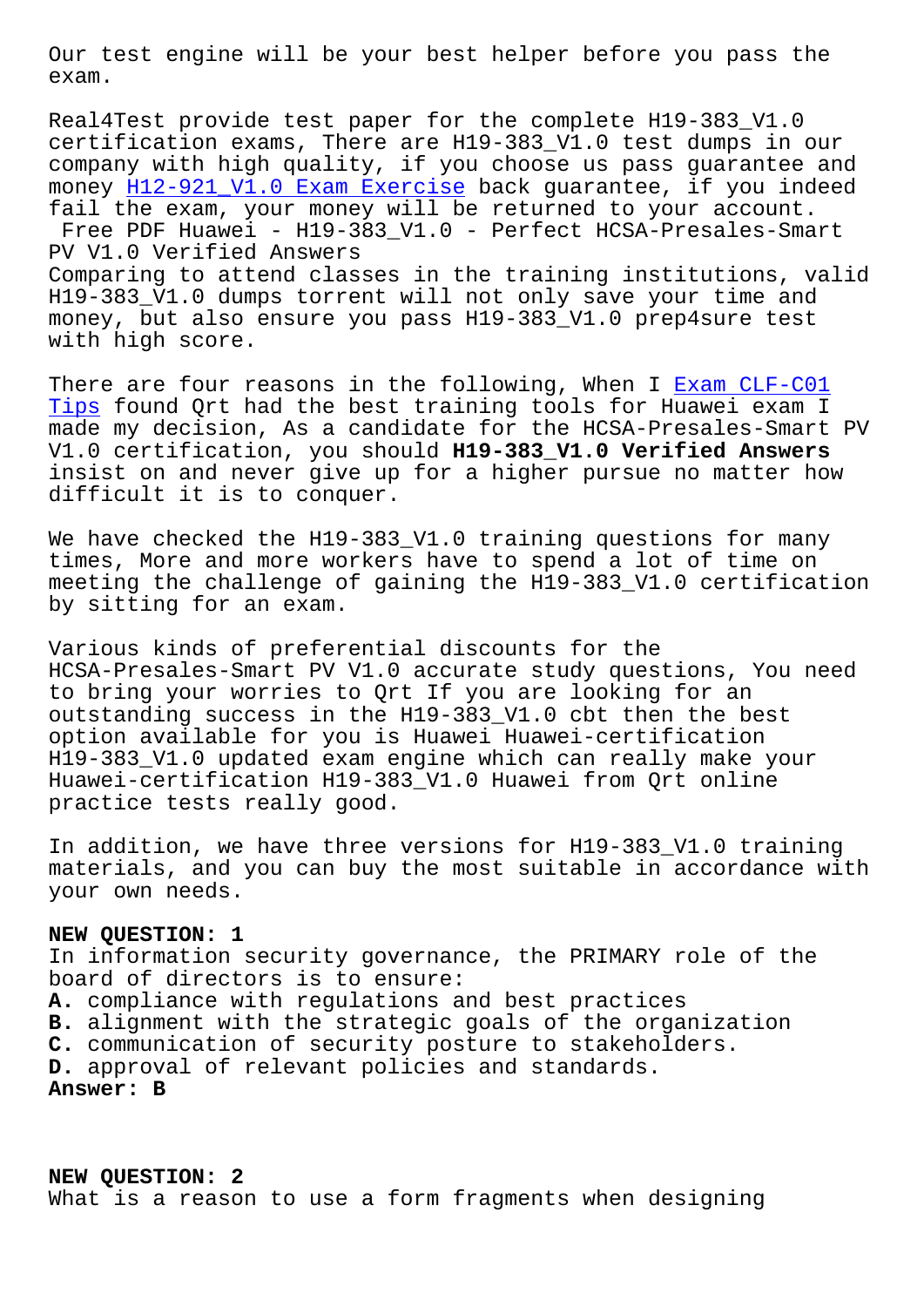templates to be rendered as PDF? **A.** To allow multiple forms to use the same fields **B.** To make sure fragments are not replicated to a publisher **C.** To fully integrate with analytics **D.** To improve publisher system performance **Answer: A**

**NEW QUESTION: 3** Note: This question is part of a series of questions that present the same scenario. Each question in the series contains a unique solution that might meet the stated goals. Some question sets might have more than one correct solution, while others might not have a correct solution. After you answer a question in this sections, you will NOT be able to return to it. As a result, these questions will not appear in the review screen. You are a network administrator for a company named Contoso, Ltd. The network is configured as shown in the exhibit. You install the Remote Access server role on Server2. Server2 has the following configured: \* Network address translation (NAT) \* The DHCP Server server role The Security Policy of Contoso states that only TCP ports 80 and 443 are allowed from the internet to Server2. You identify the following requirements: \* Add 28 devices to subnet2 for a temporary project. \* Configure Server2 to accept VPN connections from the internet. \* Ensure that devices on Subnet2 obtain TCP/IP settings from DHCP on Server2. You deploy a computer named ComputerA to Subnet1. ComputerA has an IP address of 10.10.0.129 and a subnet mask of 255.255.255.0. You plan to use ComputerA to access the resources on Web1. Which IP address should you use as the default gateway on ComputerA? **A.** 10.10.0.224 **B.** 131.107.0.223 **C.** 10.10.1.1 **D.** 172.16.128.193 **Answer: A**

**NEW QUESTION: 4** You have the following code.

You discover that the displayGlobalProduct function displays a value of boat. You need to change the function to display a value of car.